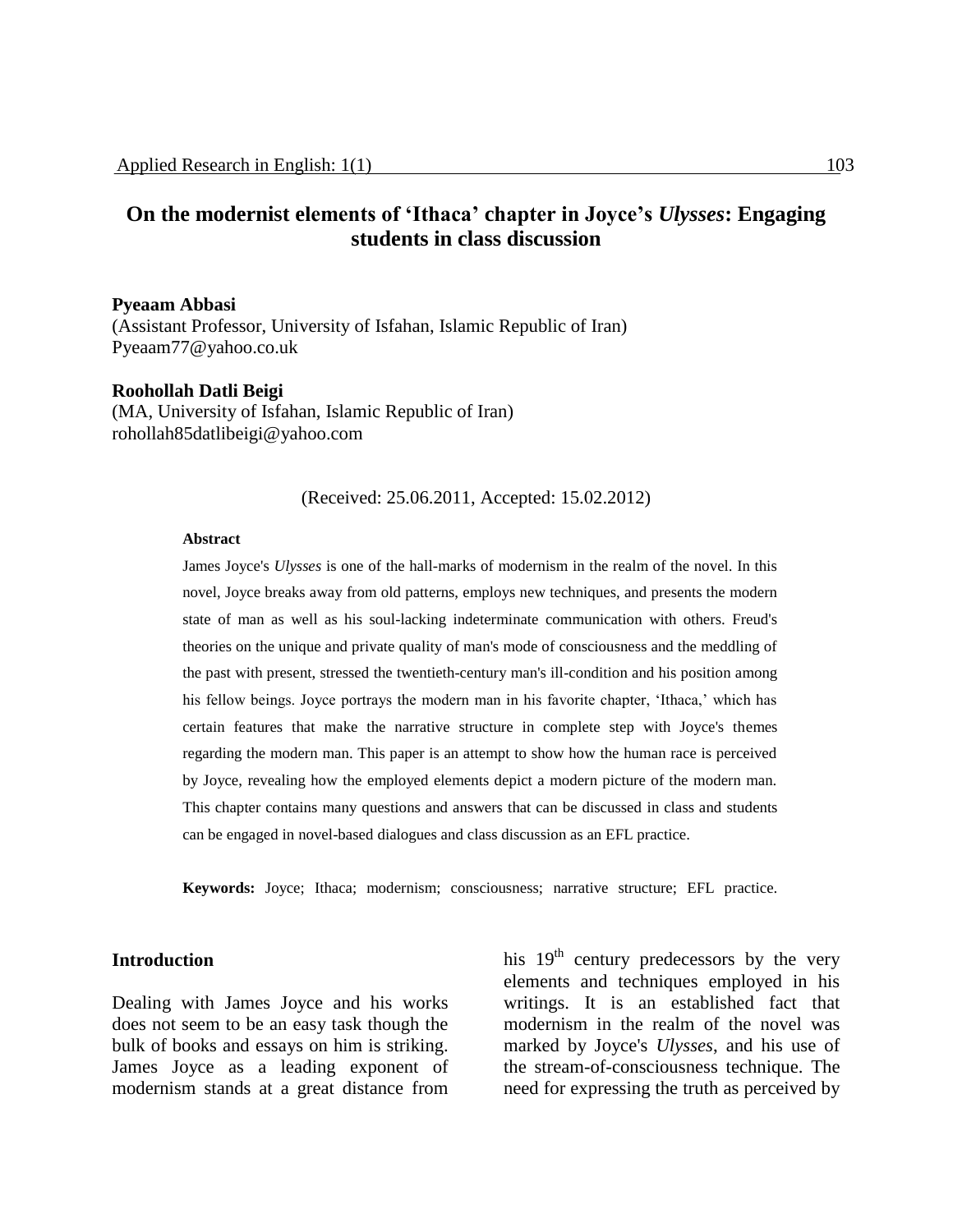modernist writers and the fact that the longheld beliefs had no longer any place in their writings, made the writers employ new techniques in expressing new things they had to utter about man, his condition, and his communication with others. For Joyce, who breaks away from old patterns in a way not to be predictable to the reader, the ordinary conventional language cannot be a proper means of representing the inner thoughts, feelings, and experiences of his characters though by reading *Ulysses* one is likely to hear everyday talks, see people and imagine where they are. In Joyce too much attention is paid to the details, and the naturalistic writer's devotion to their description is obvious while the feeling of alienation does not leave the characters alone and changes them into 'keyless' wanderers who feel the need for spiritual communication yet find no means of achieving it. And Joyce, employing new techniques in a dramatic way, depicts the matter of soul-lacking communication among the characters.

As a matter of fact, the possibility of determinate communication is questioned and paradoxically through this indeterminacy one better grasps the status of modern man and his relationship with others. This seems to be Joyce's main reason for presenting the words in the form of question and answer in order to better explore the quality of modern man's relationship with other fellows between whom the distance is long and the chance for satisfying the need too slim.

Freud's theories on man's consciousness and the meddling of the past with the present stress the twentieth-century man's illcondition and his position among his fellow

104 On the modernist elements of

beings. Novelists such as Marcel Proust have confirmed the idea by getting help from the stream-of-consciousness technique in order to penetrate into the characters' minds and claim to have discovered all about a character and his past. What is implied is that every human being is known to be imprisoned by a unique consciousness not understood by others. Accordingly the possibility of communication among the members of a society who are imprisoned by private modes of consciousness, was questioned. In order to survive, man was compelled to wear a mask and behave in a way that accepted by the society and hide or repress the reality of the consciousness in which writers were very interested.

The (anti)hero of the twentieth-century novel then finds it difficult to hobnob with other members of the society he lives with and if vestiges of this are found they are awkward, unnatural, insufficient and conventional ways of getting closer to others, and paradoxically the more attempt is put to it, the wider the existing gap may become. In order to show the incommunicability, new methods are employed by Joyce who uses a relaxed tone, an ambiguous mode in his novel, and elaborately plays with the language to better show the awkward relationship between Stephen and his friends; Stephen and Bloom; Bloom and Molly.

# **Discussion**

*Ulysses*, perhaps the most complicated and challenging masterpiece of James Joyce, is one of the, if not the, greatest novels of the modern era. With all the peculiarities it has, *Ulysses* has reasons for being so. As a piece of literature representing modernism, it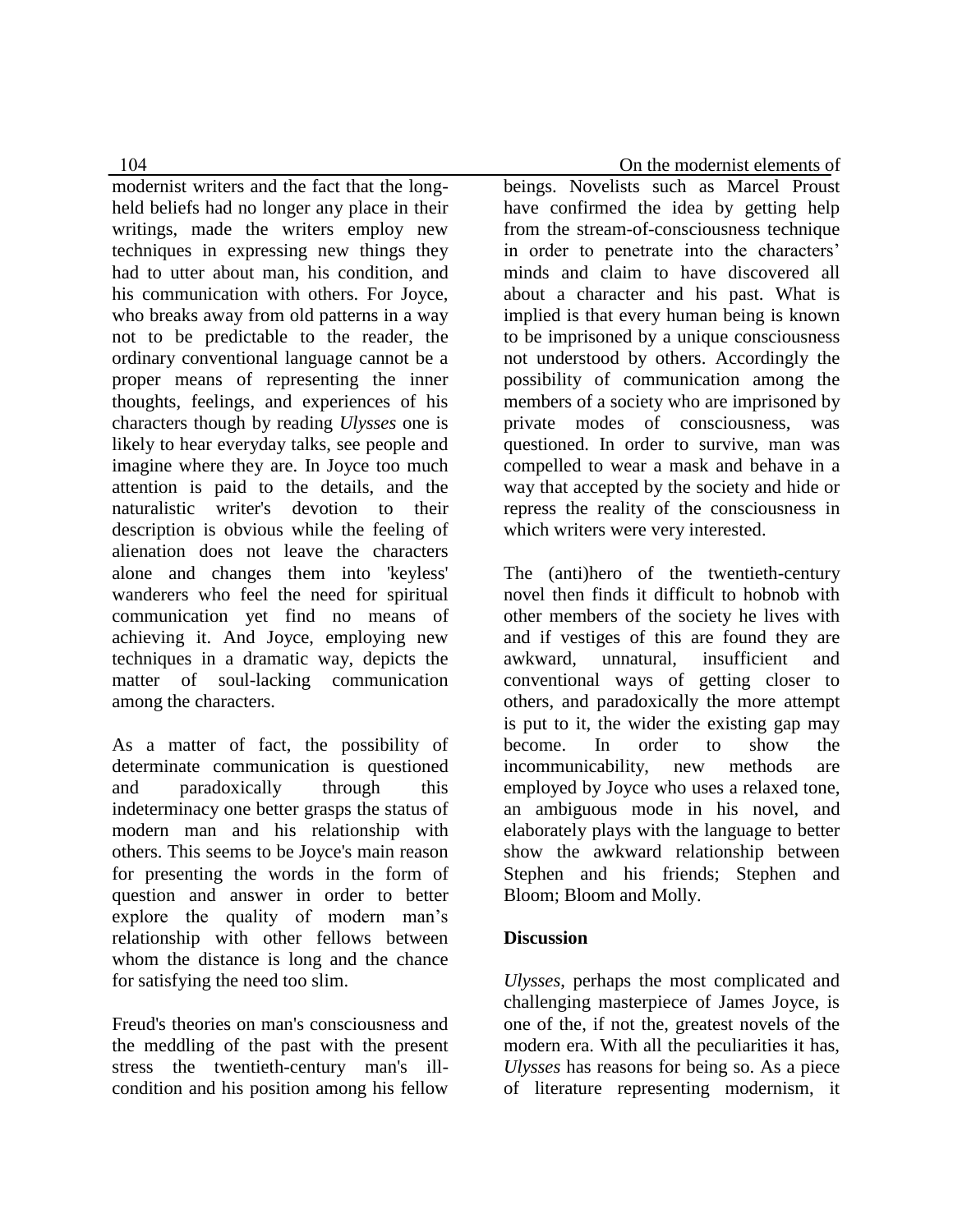enjoys certain features not practiced before. It grants its readers no definite conclusions and the modern reader feels as if s/he is not sure about anything s/he confronts in the novel while receiving startling insights and believing that anything may be possible.

The way 'Ithaca,' Joyce's favorite, is presented is very challenging to the modern reader. The dramatic structure of this chapter allows it to contain a series of interrogatories or "catechism" whose form resembles an act of drama—the real art in Joyce's opinion—with a dialogue between Bloom and Stephen. The form is as significant as what goes on between them and the poor quality of their interchanges is directly related to the adopted question-andanswer method that reduces the speed of the narrative. Joyce, appalled by the old conventions, did not regard social conventions as important and stable sources of morality. Through Joyce the English novel matured as a system of imaginary and unreal events "against a clearly realized social background" (Daichess, 1962, p.85). Joyce, as a modernist writer, enjoyed making everything new the most obvious of which is seen in the pattern of 'Ithaca' chapter. By breaking of the rhetorical orthodoxy of the novel, Joyce astonishes his reader who is very likely to pause and ponder over the quality of Bloom's and Stephen's pattern of conversation.

Without violating our sense of reality, Joyce moves away from the  $19<sup>th</sup>$  century novel tradition, and presents the events and thoughts in a way that we receive all the information from the objective authorial voice who God-like sits in Bloom's and Stephen's minds providing us with the minute details of their thoughts. The objectivity of the narration —thanks to the

307 posed questions and answers—is different from the objective language of realist writers who use the language to reveal an aspect of the world. Joyce does not insist on using hackneyed descriptions of the world and its inhabitants; in his realistic description he keeps his eye on the domain of description and his success is in his putting a subjective method in an objective framework. As an instance, when Stephen's attention is caught by a rope with handkerchiefs on, the narrator goes on to describe it attentively:

*What did Stephen see on raising his gaze to the height of a yard from the fire towards the opposite wall?*

*Under a row of five coiled spring housebells a curvilinear rope, stretched between two holdfasts athwart across the recess beside the chimney pier, from which hung four smallsized square handkerchiefs folded unattached ….* (*Ulysses*, p. 673)

According to Reichert in adopting such an unconventional technique with an anonymous narrator, Joyce was much influenced by Dante who described everything to its detail and in its "uniqueness," and then placed it "within the framework of his premeditated system" (2002, p.57). Joyce's attention to trivial events of daily life makes him compress *Ulysses* to a relatively short span of time one day—perhaps to remind us of the Aristotelian unity of time. Joyce believed that "everything is significant in human life … it all depends on how you look at it," and interestingly enough selects a "method of presenting limited tract of time and space as microcosm, as a small scale model" (Daichess, 1962, p. 93) to represent the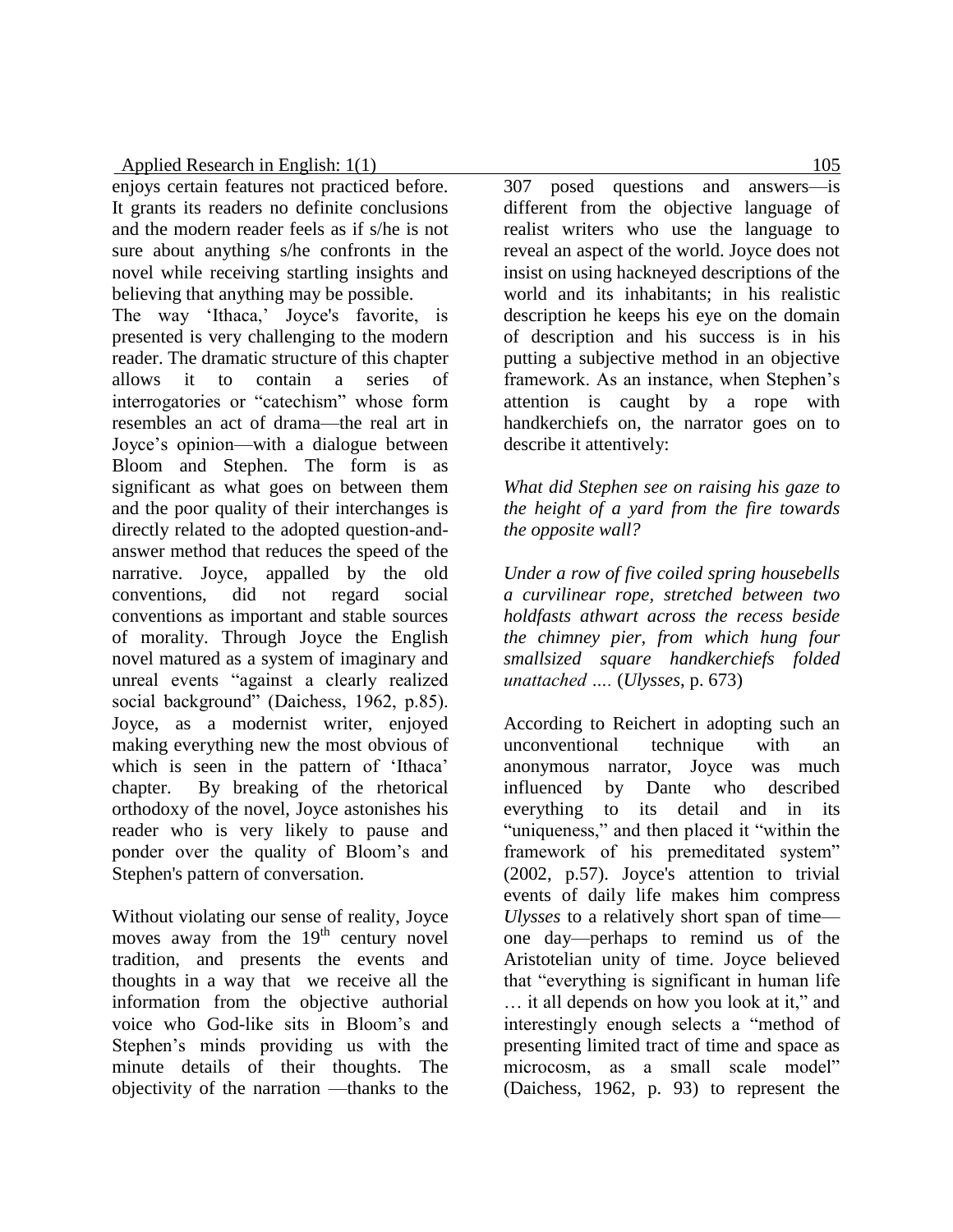whole human life and history, yet reminding the reader that there is no need to abound the work with facts, and from such presentation and space a lot is elicited about the modern man.

Much of the talk between Stephen and Bloom is about the present, but a short time is given to the past that shows how concerned Joyce was with the past as the base on which the present was founded as well as the interference of the past with present as a token of modernism. Based on the many interchanges between the past and the present, characters are known by their pasts, and access to each character's unique mode of consciousness implies the state of the modern man and the quality of his communication with others. This new condition of the modern man implies losing sight of the past shown in the incompleteness and discontinuity of Stephen's and Bloom's thoughts. Bloom and Stephen move from topic to topic discussing everything and nothing. No sequence or cause-and-effect can be traced in what they discuss, and no discussion is continued to the end. The more one talks, the more alienated the other feels, and the more aware he becomes of his consciousness as a zone not shared by others. All the time we are kept aware of the fact that while they are general human beings they are endowed with their idiosyncratic qualities.

Each character's unique mode of consciousness transgressed by the thoughts of the past keeps the person well out of reach of the other character. This is precisely the fact that makes their communication indeterminate; they show no sincerity about what they discuss; therefore, no matter even if they are racially different:

106 On the modernist elements of *Did he find four separating forces between his temporary guest and him? Name, age, race, creed.* (*Ulysses*, p. 702)

> *Did either openly allude their racial difference? Neither.* (*Ulysses*, p. 705)

Moreover, through the interrogatives alternating from philosophical to personal, or scientific to religious Joyce means to show the absurdity of religious and racial hatred as well so that he can refer to the point that nothing can be taken as granted and the modern man is enmeshed with topics he does not sincerely believe in and for which he shows no respect. Bloom and Stephen agree and disagree, shift from topic to topic, and leave many talks incomplete with which the pleasure of reading the episode tends to be intensified; thus the uncertain, trivial, and the unknown find the chance to flourish. Cause and effect is replaced by chance and the reader comes across events with no logical nexus between them just to enjoy reading a new and complex work different from those of the previous century.

An avant-garde writer like Joyce allows "the unconscious of language to rise to the surface" (Selden, 1989, p.78) which is a reference to the potentialities of the language and the bulk of meaning that can be conveyed, implicitly, through the language. Joyce believes in the striking potentiality of the language and tries to play with it in many ways to be a different experience. Joyce relates the functioning of the unconscious of the mind to the unconscious of the language. The language in which no difficult, technical, but weird words are used is compatible with the changes Dublin and its men undergo. The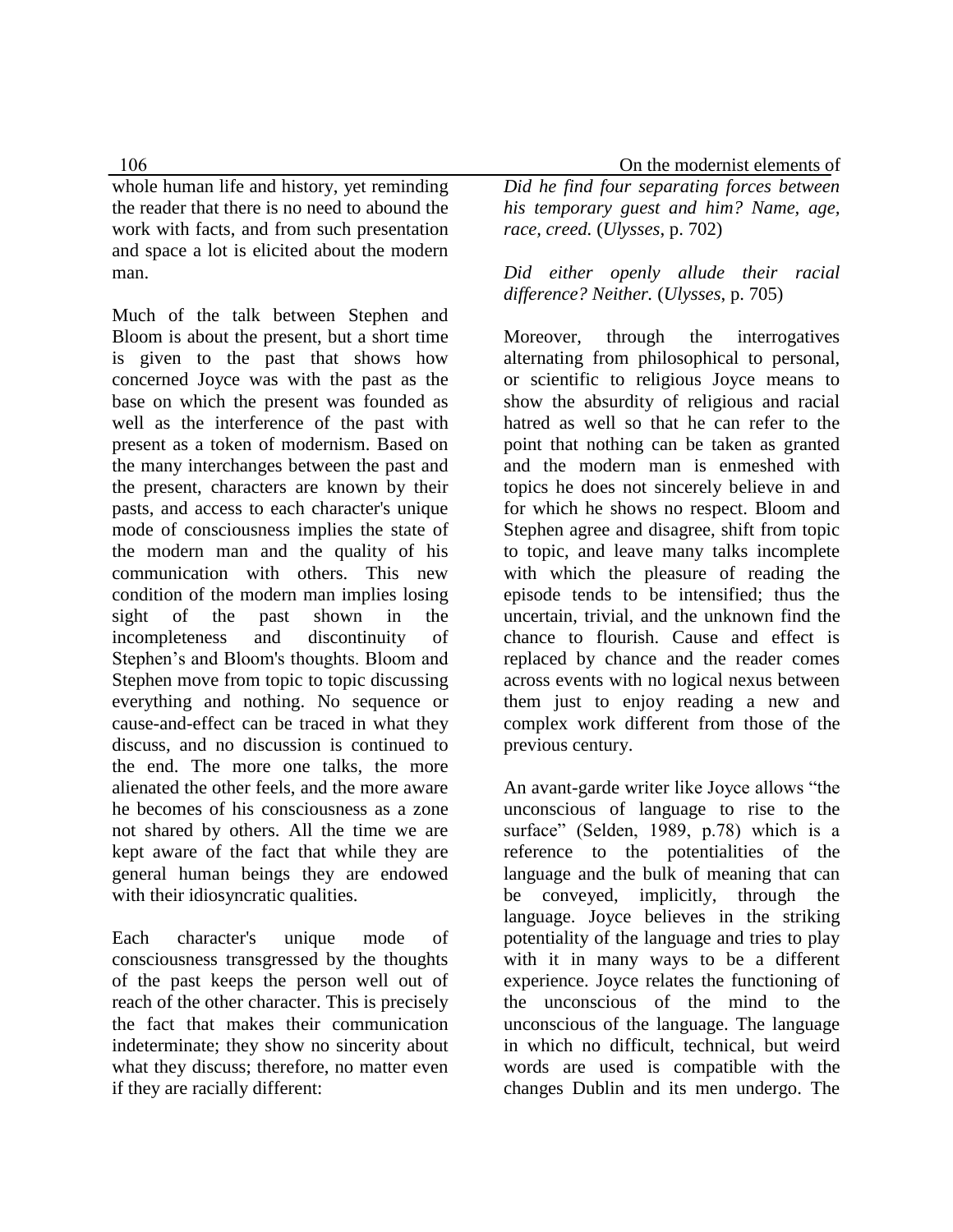strange structures and philosophical words used offer a new experience to the reader. The language is open to examination on different levels of criticism: Linguistics, Science, and even Psychology when mental or psychological problems of characters are referred to. Joyce tries to, based on images and scenes, depict the alienation of modern man or the artist and show his state in modern life: the outer and inner chaos and confusion on two scales of macrocosm and microcosm, external and internal.

The characters function as symbolic pictures of all history, all experience and all humanity. Bloom symbolizes the citizen with the sense of futility, and Dedalus symbolizes the artist or the exiled artist whose salvation in cutting himself off from nets of home, country, and catholic religion. Bloom is endowed with heroic qualities with the realization that "the contrasts between the classical world and the modern […] would inevitably be ironic on the level of fact," however, "on the level of symbol … Bloom would prove a worthy counterpart to the hero of Homer's epic" (Litz, 1977, p.392). Joyce shows the modern man and his wanderings in a world where the truth is not really known and no means offered for achieving it. Thus, in such a world not much can be done and the time and energy will be wasted on wanderings that are to no avail. Bloom is one of the most well-known characters in the canon of English Literature symbolizing modern man marked with inaction and impotence.

Frequent interchanges between past and present, discontinuity of thoughts, lack of discipline in what characters say, their disturbed mentalities and the chaotic Dublin as the city of modernity are shown in Joyce's

play with words. Modern life with all its intricacies requires a different language and style to present all it has to offer. Bloom is not Hemingway's fisherman who leads a simple life portrayed in a simple style. In Joyce what originates from the depth of one's mind and imagination is at war with every vestige of simplicity. The language of *Ulysses* with its ironic parallels corresponds to the ambiguities and ironies of the modern life. The question-answers and dialogues are not really communication and pass unnoticed to highlight the unsolved psychological and mental problems of the modern man as the (anti)hero of the twentieth-century who is supposed to, ironically, undertake heroic actions (un)like Odysseus.

The odd and incomplete narrative structure of the episode is like the structure of the society as perceived by its characters who no longer believe in long-held beliefs such as religion or the Christianity of Jesus Christ. The central notion of religion is decentered by Bloom when he refers to Christ as a Jew destabilizing what the public believes, or even when he doubts about his Jewish identity:

*What, reduced to their simplest reciprocal form, were Bloom's thoughts about Bloom and Bloom's thoughts about Stephen's thoughts about Bloom's thoughts about Stephen?'*

*He thought that he thought that he was a Jew whereas he knew that he knew that he was not.* (*Ulysses*, p. 702)

The incomplete, ungrammatical language with the "poetic magic of unfamiliar names" (Litz, 1977, p.394) manifests itself in the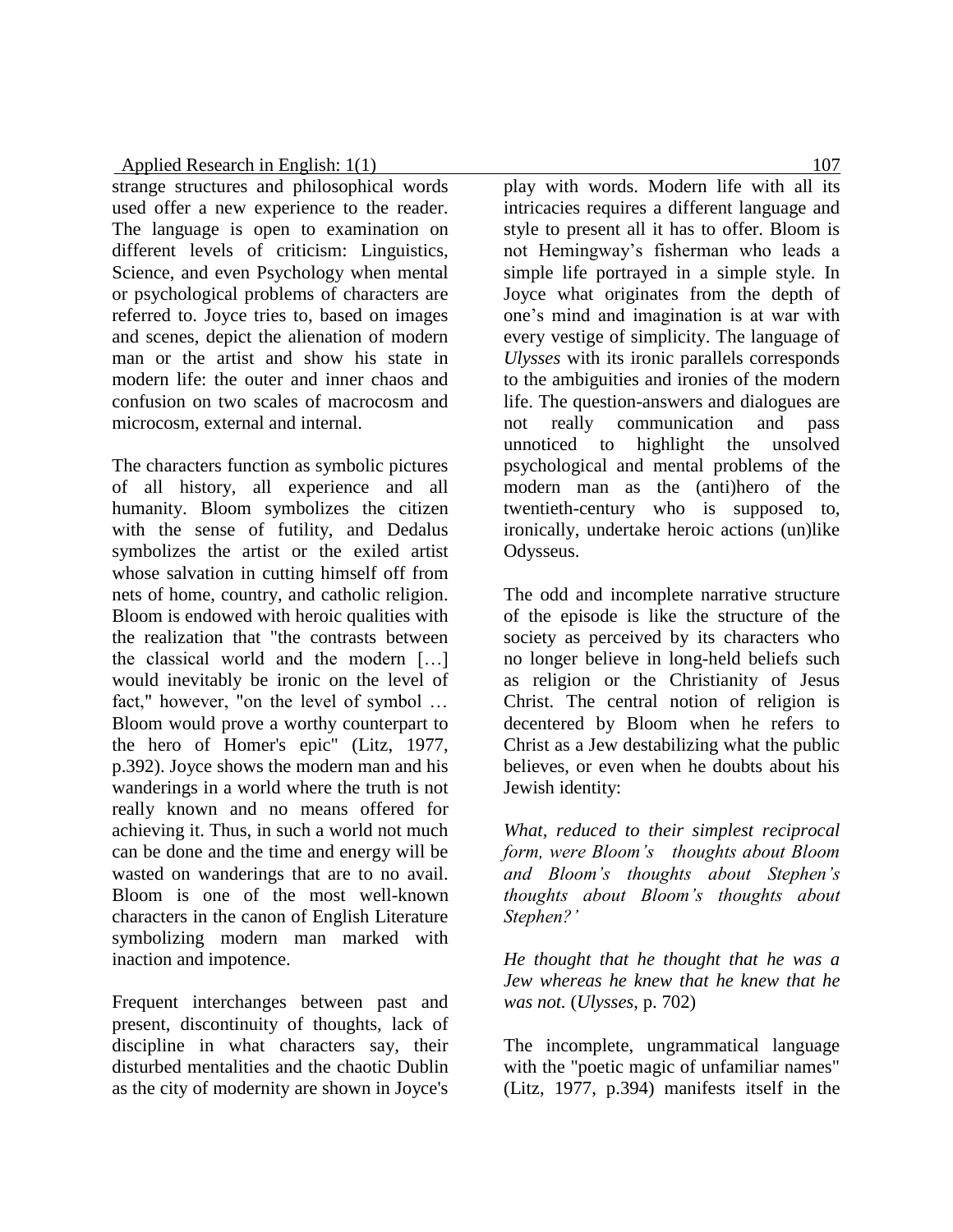confrontation of Bloom and Molly whose reunion is unconsummated when Bloom drifts to sleep thinking of "Sinbad the Sailor" to "Xinbad the Phthailer" (*Ulysses*, p. 730) just to show their awkward confrontation and distance through the use of such awkward ambiguous words. The disintegrating state of modern man—Bloom and Molly—is best shown in a language with disintegrating words, structures and complexity unique to itself and, ironically enough, Bloom is pictured as being in favor of complex systems and topics such as astronomy demanding sincere discussion.

The language of this episode is scientific as well as theoretical with references to mathematics and astronomy rendering Bloom's spiritual conundrums to formulas and observations. The language abundant with references to science, mathematics, and stars is structured to show the adversary stand against religion as a stabilized institution and the significance of science in Joyce's writing who was influenced by Bruno, the Italian theologian. The occurrence of science in Joyce's writings shows the victory of science over the church. Stephen is resolute in turning down religion, for he finds the rejection sine qua non in order to become an artist. Getting help from science and scientific-technical writings, Joyce had found a way to show either rejection of what was accepted by the public or a new way of presenting truth—the individual perception of truth and value is one of the themes explored in modernism. In order to present the truth and his characters' philosophical thoughts, Joyce needed a model and that was Bruno from whom he learned that "complicated philosophical thoughts could be expressed in a language full of invention" (Reichert, 2002, p.58) yet

108 On the modernist elements of

easy to understand and with an easy tone. The arrangement of answers is a reminder of "the self-confident language of Victorian science" (Litz, 1977, p.395) while most of the answers are simply put forward. The language is a reminder of the "naïve  $19<sup>th</sup>$ century faith in science, or a serious application of scientific theories to human psychology" (ibid., 391). Here is an instance:

 What proofs did Bloom adduce to prove that his tendency was towards applied, rather than towards pure, science?

*Certain possible inventions of which he had cogitated when reclining in a state of supine repletion to aid digestion, stimulated by his appreciation of the importance of inventions now common but once revolutionary for example, the acronautic parachute, the reflecting telescope, the spiral corkscrew, the safety pin, the mineral water siphon, the canal lock ….* (*Ulysses*, p. 693)

*Or What did Bloom see on the range? On the right (smaller) hob a blue enameled saucepan: on the left (larger) hob a black iron kettle.* (*Ulysses*, p. 690)

Inventing a new language meant fusing of forms and the languages of both common and educated people as well as rebellion against typical values. In such a language the eyes of a scientist are adopted and the style is changed—about the subjectivity and diversity of his styles, Joyce in one of his letters refers to the two adjectives "unknown," and "undiscovered" (qtd. in Butler, 2002, p.261) which are in close relation with his relativist attitude in manifesting reality—and he likens the work to poetry and music. For this last point Joyce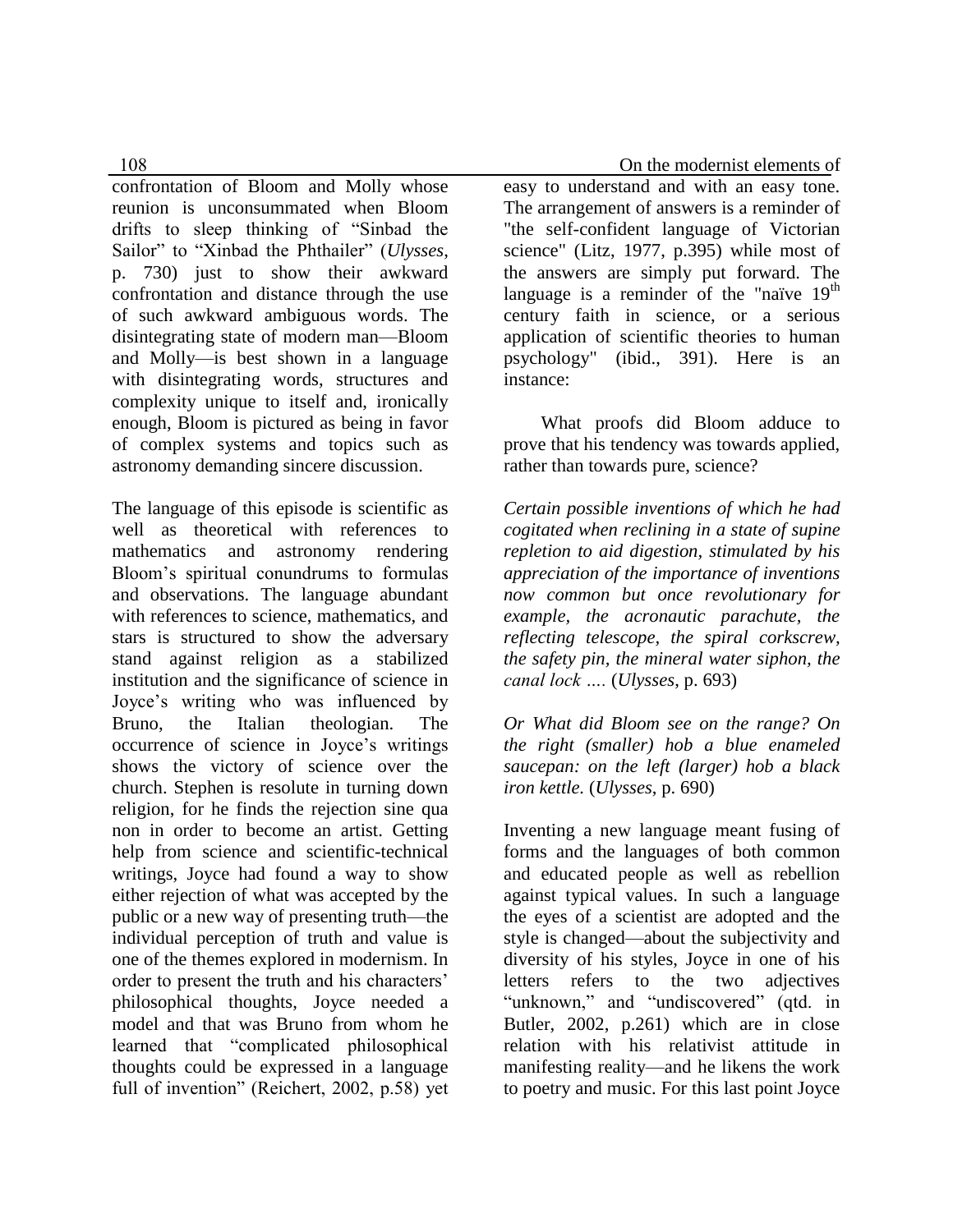owes a lot to Wagner for putting the words into forms similar to musical pieces not alien to the themes and characters employed.

Therefore, when a character sings one thing, a chord, a melody, a rhythm … can make the listener aware that, for instance, the character has something else in mind or something is taking shape in his unconscious that he does not yet know about or something or somebody is present in some layer of his self which he has tried to repress. (Reichert, 2002, p. 76)

Joyce's language in 'Ithaca' is pleasing to hear and rhythms and sounds are composed "according to musical rules" (Reichert, 2002, p.76) and critics have gone farther in calling *Ulysses* a poem. The use of myths, arrangement of words, and specifically ironies are the major attributes upon which such a claim is made. 'Ithaca' is a mixture of symbolism and realism, and realities are described and in places changed to myths. As an instance Joyce by referring to water and its universality does change the fact of water to the myth of water:

*What in water did Bloom, waterlover, drawer of water, water carrier, returning to the range, admire?*

*Its universality: its democratic quality and constancy to its nature in seeking its own level … its properties for cleansing, quenching thirst and fire, nourishing vegetation … its metamorphoses as vapour, mist, cloud, rain, sleet, snow, hail* … . (*Ulysses*, p. 736)

If Joyce's style is unique it is because of his unique way of expressing truth as well as the amazing unification of music and science

resulting in the feeling of movement whenever the writer wants us to move and speed up reading the text, and slow down where motion is not desired depending on the purpose of the part and the act of hesitation. What Joyce requires of the reader is not to slow down to think too much nor just go through the lines for the sake of enjoyment. Joyce tries to tell his reader that the truth may lie in what seems trivial and there is nothing wrong with laughing at something serious. Accordingly a shift of style or fusing of styles paves the way for expressing different attitudes and postures over one point which validates Joyce's narration. The tension Joyce created between serious and comic, significant and insignificant, fact and symbol, art and religion, made him never offer one viewpoint and he is famous for the sundry viewpoints he offers with regard to different aspects of life. That is why nothing from outside but the language of *Ulysses* itself can help us understand the text.

Being a stylist of the English language, Joyce uses a variety of narrative structures to show realistic attitudes towards human society and in doing so takes advantage of the language as the medley of many languages. Accordingly the new, notalready-exercised style of Joyce with which he feels at ease, is capable of revealing to the reader the styles of a consciousness with which Joyce is much concerned. At the beginning of the movement, a kind of freedom was felt by the writers which served as the license to employment of experimental styles. New concepts or new interpretations of old concepts do need new ways of expression, the result of which is the creation of an artistic piece that "renders the bourgeois world in all its detail and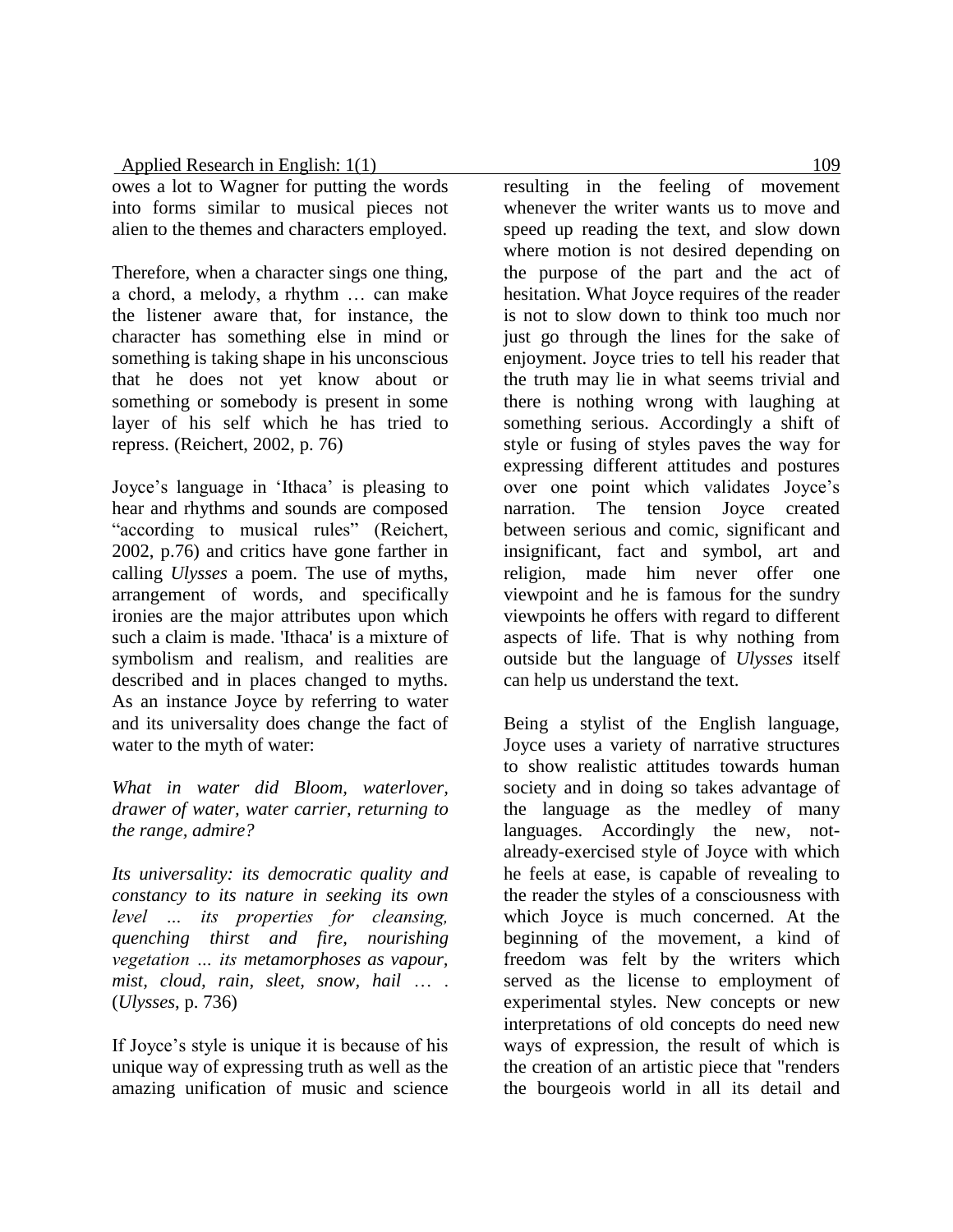potentiality, uniting fact and myth in a classical portrayal of Everyman as dispossessed hero" (Litz, 1977, p. 405).

To enjoy and understand the episode, the language must be enjoyed and understood, for modernist language systems, according to Malamud, "communicate to and through a world of alienation, confusion, distortion, acceleration" (1989, p.12) and the art of rendering such a language requires the hands of an artist.

Subverting rules of narration, Joyce abounds his writing with discontinuities of narrative shifts in words, and their combinations. In Joyce's multi-layered structure, words are of crucial importance, for it is by his play upon them that Joyce tells his reader not to be sure about anything. The way mysterious, odd words are put together and Joyce's portmanteau style tell the reader not to take anything for granted:

```
'Kolod balejwaw pnimali' (Ulysses, p. 698)
'Particoloured' (715)
'Binbad' (730)
```
In one part the two words Bloom and Stephen appear as 'Stoom' and 'Blephen' which is "an apparent instance of circumincession, in that father and son exist reciprocally in one another" (Blamires, 1996, p. 234). The play on words and the use of puns and ironies or words with more than one meaning helps Joyce to refer to many points at the same time or allude to one point while discussing another to make it either more serious or comic and humorous so that the reader is kept aware of the echoes and links between words "they drank in [jocoserious] silence [Epp's]

110 On the modernist elements of massproduct, the [creature] cocoa" (*Ulysses*, p. 658).

> Joyce's technique of stimulating readers into adopting new perspectives is related to the way he sees truth and expresses it. New perspectives were, for Joyce, the violation of whatever taken for granted and publicly believed. As an instance, to Joyce marriage was not that holy institution dear to nineteenth-century writers, which shows that though Molly and Bloom are married much misunderstanding may exist between them. Joyce examines what he sees and is not confined to habits. Therefore, the reader perceives no borders between what is publicly regarded as important and what as minute. Joyce liked to be ambiguous and the multiplicity of meanings besides ironic attitudes and parallels with regard to different works—Homer's *Odysseus* on which the epic and ironic form of *Ulysses* is founded —or heroes—Christ—provided the means for Joyce via which to keep the reader thinking, hesitating, drawing conclusions, violating them or accepting them with a novel viewpoint.

> Saving the 'Ithaca' chapter, other parts of *Ulysses* are heavily based on the stream-ofconsciousness technique with little use of punctuation and not-clearly-marked voices in order not to let the reader understand where exactly one voice stops to let another start. However, it should be taken into serious consideration that like every piece of literature enjoying its own logic, *Ulysses* and each episode in it is "self-justified, immune from grafting or dividing." Although in many parts "meaning may be suspended," (Attridge, 2002, 2) every scene and image Joyce depicts is projected in the reader's mind. It is perhaps by "the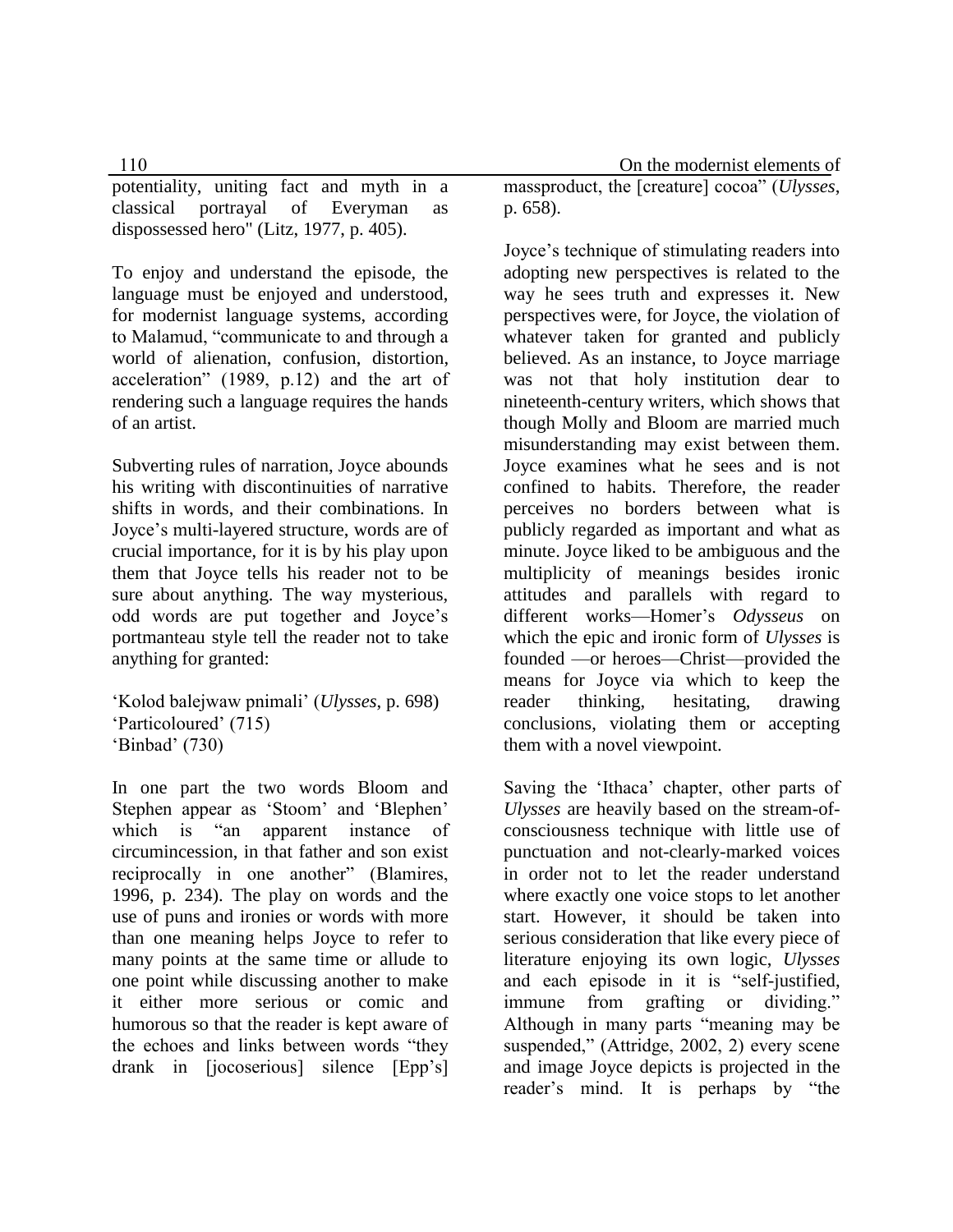operation of chance" that Joyce controls the final meaning and "allow[s] meaning to rise out of" the text and shape itself (ibid., p.3). This is exactly the quality that gives humor to the work. The ironic parallels taken from Homer may, at the first glance, seem humorous. However, the new perspective could be a quality of today's world that trivial incidents are not less insignificant than the heroic adventures of Homer's world. On the broader sense the quality of the events is questioned by the reader who in some parts comes to doubt their reality. 'Is this happening in reality or does it come from the character's unconscious?' is the question frequently posed by the alert reader. As a matter of fact it is the quality of undecidability that dominates *Ulysses*. Chinitz takes on the act of flickering of stars as to show their not being fixed and states that they are "indifferent to humanity and best understood as observed objects, whether scientific or aesthetic" (1991, p.439).

This confirms that though Joyce presents the detailed description of things and events, he puts no definite and concluding answer to posed questions: Bloom stares at the stars and sees "a mobility of illusory forms immobilized in space, remobilized in air: a past which possibly had ceased to exist as a present" (*Ulysses*, p. 732). From a Joycean view to reach new insights, previous beliefs must be questioned; to become an artist, religion must fade away; ironic parallels and 'Ithaca' abounding with Homeric correspondences and contrasts accompanied by ironic references to Bloom's Jewishness like "exodus," "Father," "wilderness of inhabitations," yet references to Jude-Christian traditions are drawn to indicate Bloom as a hero with the same attributes as

those of Odysseus who is the hero of his own time with quite different attributes. Bloom, the satiric counterpart of Odysseus, is inactive and caught in a place where not much happens. To the alert reader's surprise the protagonist is not introduced in terms of action and heroism, for Bloom shows no determination, attempt, purposeful activity and decisiveness. Bloom's passivity, unheroic activities, and weakness are symbolized by the stars that appear not to be moving or changing when he cannot make relations between his thoughts and the environment. Bloom is remote from reality, does not have the key to his house, fails in making true relationships with his wife supposed to be the closest person to him and the society, and wanders in his own thoughts and memories. The modes of shift, relativity, and distortion permeate the work and the language with all its ambiguities, ironies, and references.

Levine believes in "the verbal confusion" in the novel that "match[es] the increasing drunkenness of Stephen and his friends" (2002, p.154). After the day is over, Bloom goes to bed with a feeling of satisfaction, and showing no jealousy towards his rival Boylan. If the modern man is after enjoying a moment's relief and desires peace in the hustle and bustle of everyday life, Joyce asks why should not Bloom be considered as a hero? Bloom as a modern hero is able to sacrifice self-respect for the sake of married stability after all. When a heroic past is juxtaposed with an unheroic present whose protagonist is Bloom the hero of the twentieth-century remaining passive about his wife's infidelity, this leads to the "[reduction of] the past as well as the present" (Kettle, 1962, p.137) that does not remain unaffected by the past, and turns the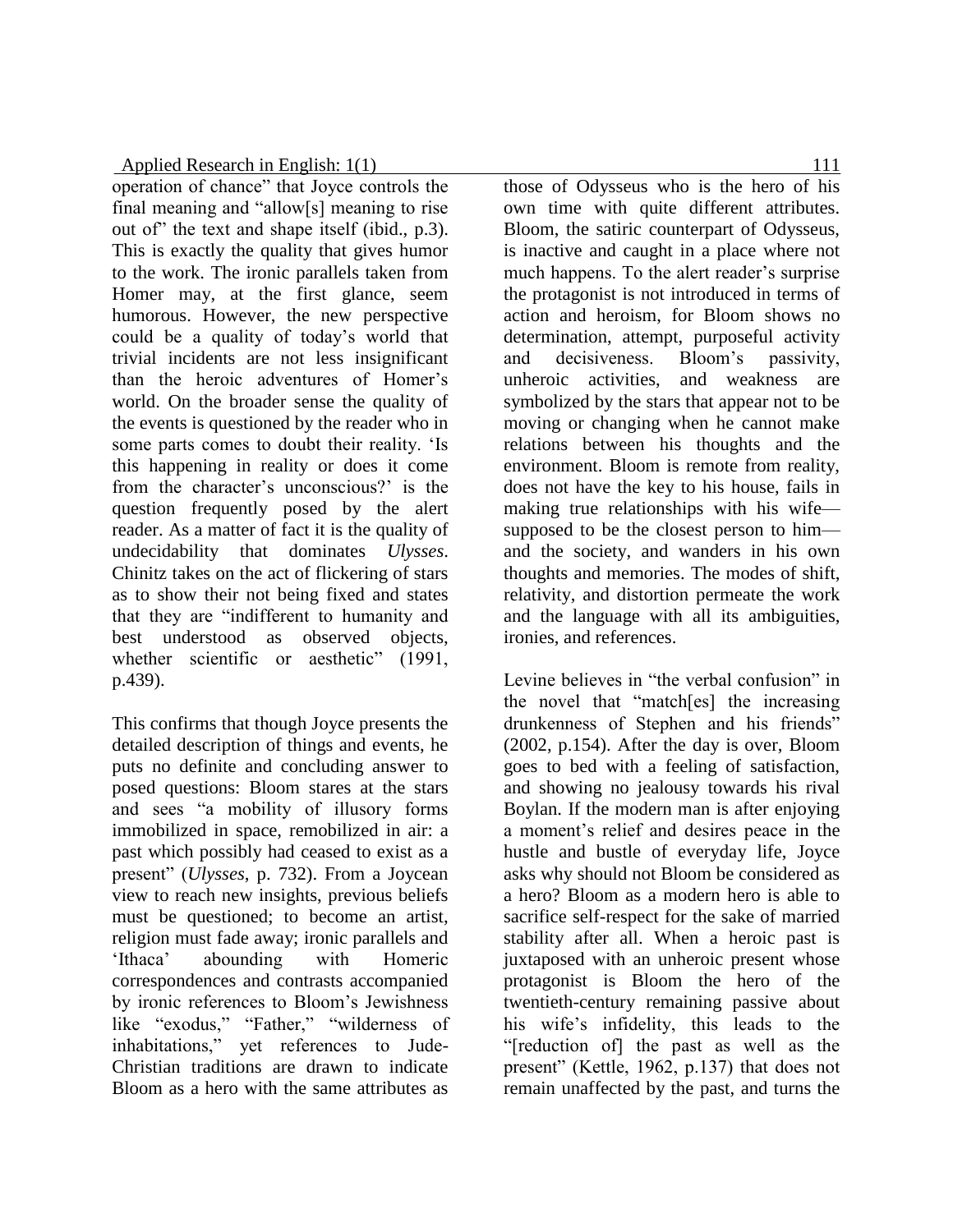work into "a comic epic in prose" in Fielding's words to describe *Joseph Andrews*. And it is no surprise that in such a city as Dublin, Molly becomes the only person not suffering the loneliness and frustration others are exposed to. As a matter of fact "to be distinctively modern the poet must be ironic" (Nicholls, 1995, p.5), so that he can portray the intricacies of modernity.

Joyce abounds his text with characters' recollections of the past and lets us enter their minds to see what they are obsessed with, and keeps us wandering between reality and their minds. Joyce, intentionally, keeps everything on a pending state to show the uncertainty of reality as perceived by modern people. Such narrative structure best serves Joyce's purpose of undermining the present state of people. While reading, one gets used to "sudden public manifestations of what one took to be a private memory" (Attridge, 2002, p.3) or the apparent happenings as just characters' impressions of the outer world: confusion in the inner and outer worlds.

# **Conclusion**

'Ithaca,' a picture of the soulless modern man and his incommunicability, contains many interchanges between past and the present providing the means for Joyce to present the disturbed mentalities of twentieth-century inhabitants of chaotic Dublin.

Change is important to Joyce as a trait of modernism for it is the herald to novelty, destruction, construction, and rising against the conventions. This is reminiscent of Ralph Waldo Emerson's words: "the new continents are built out of the ruins of an old

112 **On the modernist elements of** 

planet; the new races fed out of the decomposition of the foregoing. New arts destroy the old" (1971, p.180). Joyce's language is at the service of character revelation to show the "real self" (Reichert, 2002, p.60) not much involved in heroic actions yet, ironically enough, after ameliorating the world and founding either a Utopian settlement—"Flowerville" or "Bloomcottage:" "that it was a Utopia, there being no known method from the known to the unknown" (*Ulysses*, p.715) or thinking of discovering a gold seam: "the independent discovery of a gold seam of inexhaustible ore" (*Ulysses*, p. 731).

The naturalistic depiction of every day characters helps readers understand the significance of the trivial or apparently insignificant and all that abides characters' consciousnesses. Only such a Joycean language is capable of presenting the conscious and the unconscious; the significant and the insignificant; the obsessed minds of characters exploring many aspects at the same time, possible only through a fusion of forms, and words being associated or mingled with each other. As a matter of fact the language of modernism as a whole is a language that owes more to implied concepts, silence, and exploration of the unknown and not verbs indicating action and adventure which gives the work a dynamic quality. The onus of interpretation falls to the alert reader to see how an aspect of reality is revealed by the writer and which aspect the writer tries to bring into consideration.

In granting the readers no conclusions, *Ulysses* presents a 'keyless' Bloom who tries another way to enter the house. A Bloom with hesitations and not sure whether,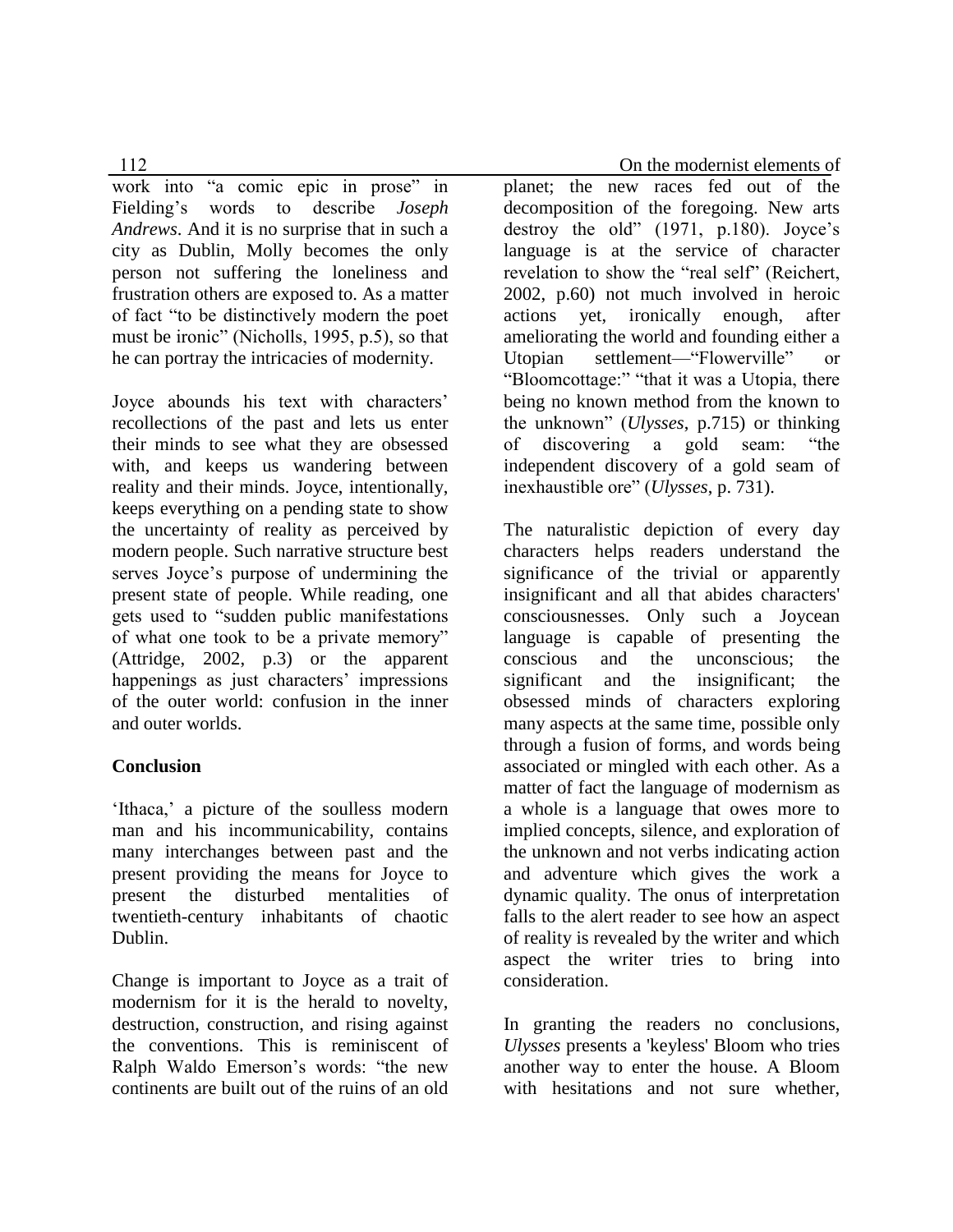Hamlet-like, to act or not to act, whether "to enter or not to enter" or "to knock or not to knock" (*Ulysses*, p. 448). On the symbolic level Joyce means to show Bloom's indecision not quite different from that of Hamlet in a different state and period of time, or to show that the there is a great difference between the protagonists of a classical work and a modern one. Such a seemingly trivial incident like forgetting one's key has a lot to offer: The key symbolizes approaching truth and direct access to what one is looking for. The key can be an important part to one's journey in getting to a destination. The same as the journey in 'Ithaca' and the quest to reach the truth or the unknown or an 'everlasting yea,' Joyce's language is a quest for the reader to grasp the concept of it with all its complexities.

Life is complex and Joyce gets help from irony and whatever figure to represent its complexities and shock the reader to elicit and accept truth from among either minute events, or characters' unique modes of consciousness. Modernism, after all, originated from self-conscious, was a projection of the artist's self-conscious, and takes the reader into the minds of characters with private modes of consciousnesses. The language used to describe is so precise in showing the thought-track of characters that Edmund Wilson has called *Ulysses* "the most faithful X-ray ever taken of the ordinary human consciousness" (1977, p. 288): A language capable of indicating structured representations of memories and fantasies. A text abounding with inner thoughts and outer events needs a unique language to represent them simultaneously and take the reader to a different place while making him think of yet another different

subject by the rhetoric shifts made. The catechism form provides the means for exact "intellectual argument just leading to the parody of the characters" (Litz, 1977, p.395), and shows them as twentieth-century every day heroes dispossessed of certain attributes, endowed with modern qualities, in desperate need of a soul, imprisoned by a unique mode of consciousness, and after finding a way of satisfying the need for spiritual communication in a decedent Western civilization. By learning experimental techniques and narrative structures, students can engage in such class activities as practicing dialogues. This promotes students' use of structures in context. Students can be asked to produce specific questions and answers in direct interaction and based on the novel's content regarding the modern man.

# **References**

- Attridge, D. (2002). Postmodern Joyce: Chance, Coincidence and the Reader. *Joyce Effects*. Cambridge: Cambridge University Press.
- Blamires, H. (1996). *The Bloomsday Book: A Guide through Joyce's Ulysses*. London: Metheun.
- Butler, C. (2002). Joyce, Modernism, and Post-modernism. In A. Attridge (Ed.), *The Cambridge Companion to James Joyce*. Cambridge: Cambridge University Press.
- Chinitz, D. (1991). All the Dishevelled Wandering Stars: Astronomical Symbolism. *20th Century Literature*. *37*(4), Hofstra University.
- Daichess, D. (1962). *The Present Age*. Vol 5. London: The Cresset Press.
- Emerson, R.W. (1971). Collected Works, Vol.1: *Nature, Addresses, and*